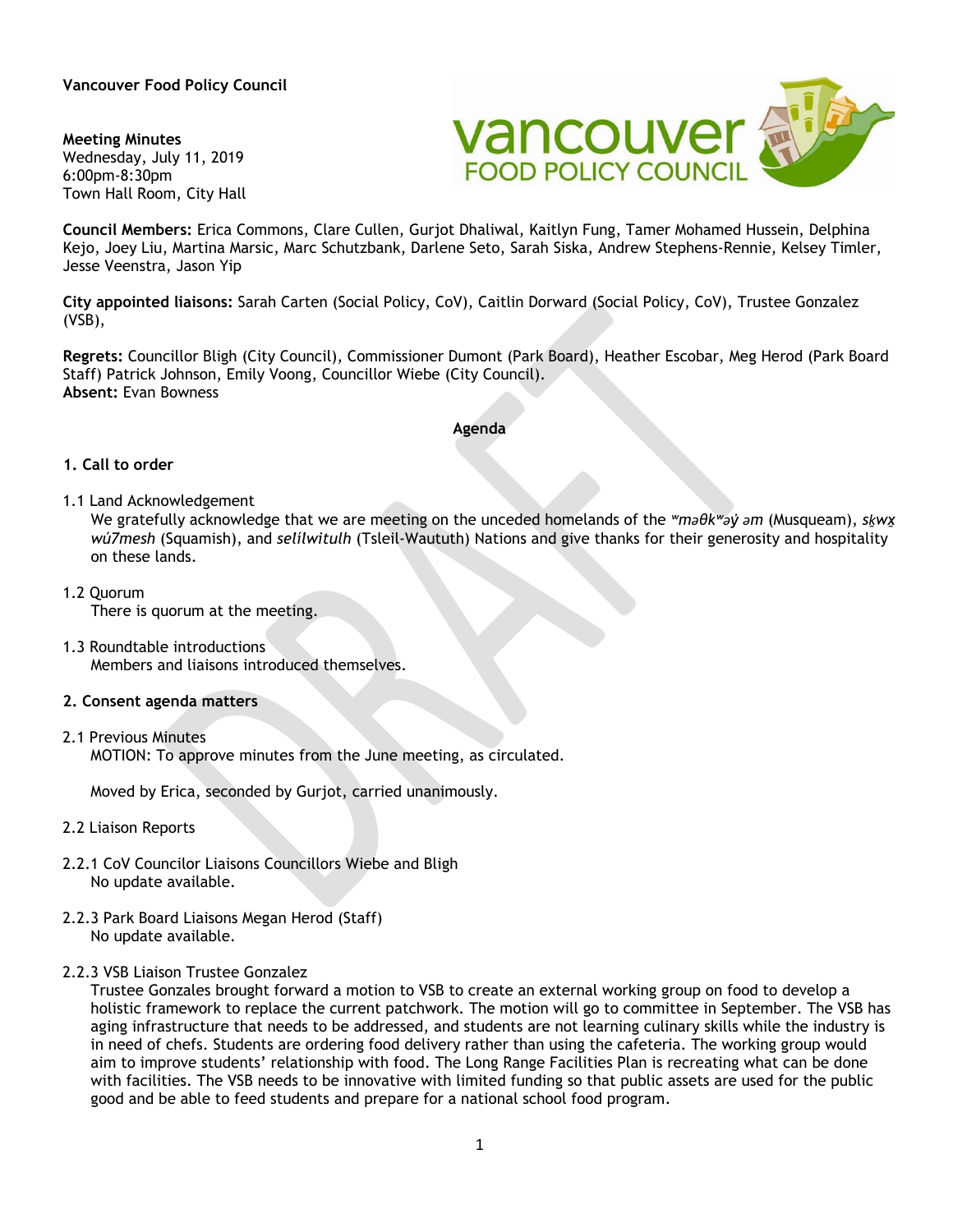**Discussion** 

- Trustee Gonzalez is the liaison for David Thompson and Prince of Wales schools, as well as their feeder schools.
- It was noted that line cooks often encounter challenges and a lack of benefits, which makes employment in that field not sustainable. It was agreed that it can be difficult for small businesses to pay higher wages, and suggested that industry associations could offer benefits.

2.2.4 Social Policy Staff Liaison Caitlin Dorward

- The Park Board has hired additional staff (Katelyn Ling) who will share the liaison role with Meg Herod.
- Beginning in August, there will be a staff liaison (Rachel) from the Sustainability Office, under the Planning Department.
- Members were reminded that the Hua Foundation is stewarding \$500 to be put toward reconciliation or food justice themes.
- If there are topics that members would like City staff to present on, let Caitlin know. ACTION: Caitlin will follow up with the Clerk's office re: reconciliation training at BCIT.
- Social Policy and Sustainability are working on a new project called Solutions Lab that will aim to increase uptake of diets that are healthy for people and the planet. This was inspired by the City's declaration of a climate emergency with the recognition that the City can play a greater role in reducing [Scope 3 emissions,](https://ghgprotocol.org/sites/default/files/standards_supporting/FAQ.pdf) as well as the release of the new [Canada Food Guide](https://food-guide.canada.ca/en/) and the EAT [Lancet report.](https://eatforum.org/eat-lancet-commission/) The Solutions Lab is a new format that the City is using in different departments to address complex challenges where the City has not taken a role and where input to solutions is needed. Meetings will take place monthly for five months. The idea is for members to implement actions in their own organizations. A representative from the VFPC is welcome. ACTION: Caitlin will share details through email or through the drive. Clare, Kelsey, and Gurjot expressed interest. It was noted that the focus is on food access rather than production. The Park Board has confirmed a representative and one from the VSB is also being sought.
- Once the VFPC has determined its priorities, there is opportunity to work with a class from UBC's Faculty of Land and Food Systems, who are seeking to do research with community partners. Capacity to supervise and mentor students is needed.
- Three City plans are in development the Broadway Plan (from Clark to past Arbutus) will host upcoming open houses; this is an opportunity to talk about food assets or planning needs. ACTION: CAITLIN will circulate dates. The Marpole Community Centre Renewal may include discussions around food programming (see open survey through Talk Vancouver). The Jericho lands (privately owned by the three first nations) are seeking options to develop it in the future. There will be a pop up tent at the Folk fest on July 20-21.
- Members are reminded that staff can provide updates either verbally in the meeting, or written in advance.
- The City runs a number of grant programs and is currently receiving applications for social innovation projects with a food focus that addresses issues of deep poverty. Organizational capacity building grants are also available. ACTION: Sarah will send links to these opportunities.
- The call to fill the two vacant seats on the VFPC reserved for indigenous people is now open. ACTION: Caitlin will send the link. It was noted the 2018 motion passed by the VFPC also included representation from the senior community.

# **Discussion**

Community plans – As a council, a motion could be passed to provide specific input to those plans. Members are invited to lead a working group to respond. If interested, members can advise the Chairs that a motion will be brought forward. It was confirmed that a motion in August would not be too late, as the plans can take several months to be finalized.

# **3. Matters requiring discussion**

## 3.1 Term Priority Planning

Members suggested ideas for the VFPC priorities, then arranged in groups with the following themes resulting: Waste, Access, Availability, Land Use, Climate, Food literacy, Food Strategy / GCAP, Institutions and school food, Edibles.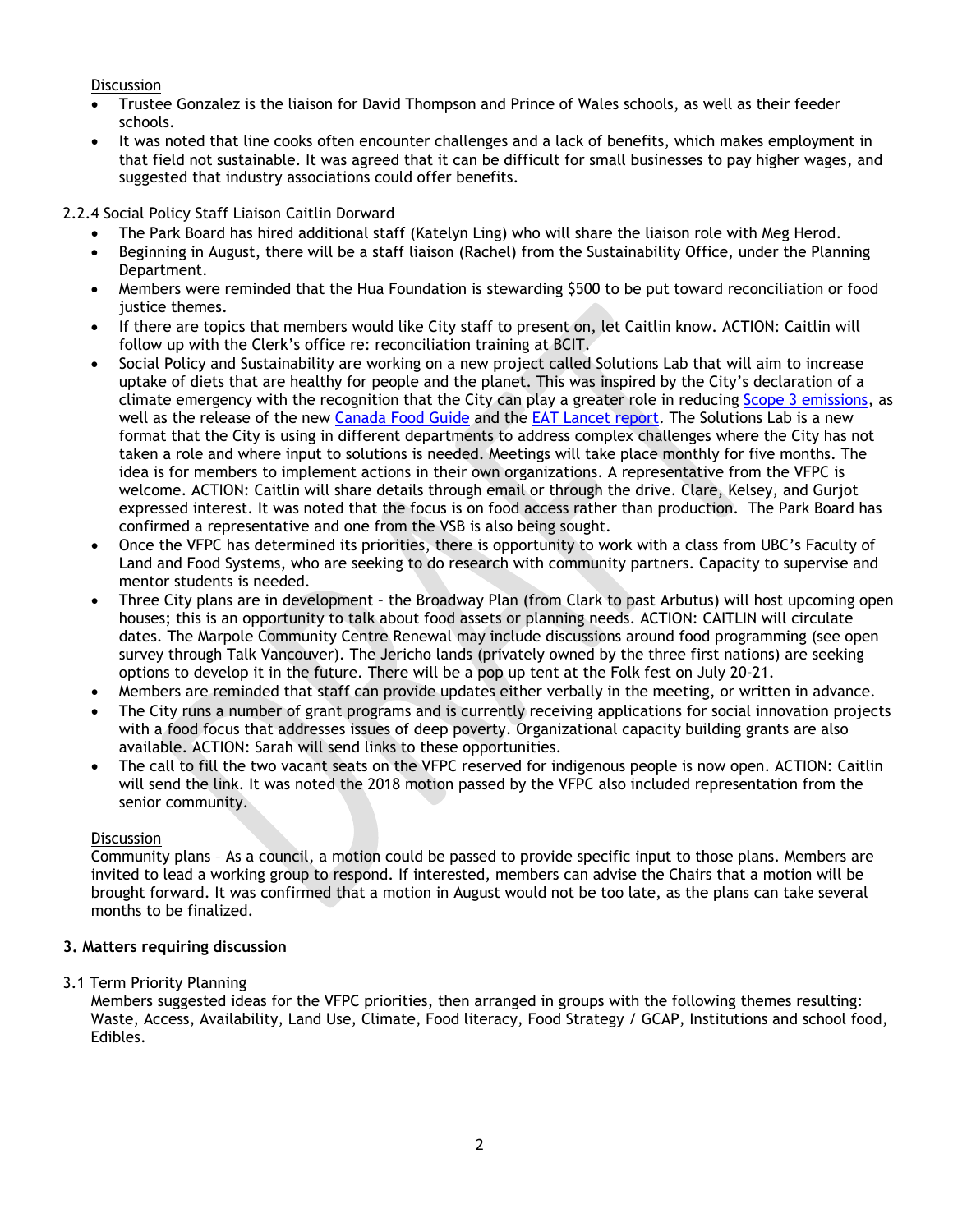**Discussion** 

- Retail It is not clear how retail fits in with some categories for example, there is no awareness of indigenous or local sourcing, or school food. A question was raised about what outreach is being done to businesses.
- Food Waste how to redistribute, and institutionalize policies for those who are most likely to have wastage. It is also important to emphasize education to consumers. It was noted there is a tension between food recovery and dignified access to food, and can result in burdens for non-profits; control should happen more upstream. The City has worked on waste, and will continue to, with its [Zero waste strategy for 2040](https://vancouver.ca/green-vancouver/zero-waste-vancouver.aspx) that has food actions, and where the retail sector is a primary target.
- Federally, there is much discussion around the [national food policy,](https://www.canada.ca/content/dam/aafc-aac/documents/20190614-en.pdf) the VFPC should consider its role to help that conversation.
- Tools The VFPC cannot create a program, but can provide input (proactive and reactive) to staff to help frame topics and recommend actions. Motions are a key tool to tell City Council what is important. The VFPC can also convene themed meetings, conduct trainings, host events, conduct research, and encourage dialogue. Staff work is directed by Council; if staff is not working on an issue, the VFPC can make a request to Council.
- For example, Caitlin can help connect with Erin Nichols who can come to a future meeting and explain her work on waste and seek input and feedback.
- Much of the City's work is related to ongoing issues, such as the GCAP for 2020-25 where VFPC input will be sought in the fall. It would be helpful to have point people on the VFPC, as it intersects with several issues and can be more strategic. This could be workshopped in September.
- 3.2 Review and revise ground rules established at June meeting Tabled until next meeting.
- 3.3 Council Administration-Member communications-Leadership structure

In the past, both a model with two co-chairs and a model with a leadership team (an admin working group) have been used. A leadership team spreads the work load and allows for more redundancy and different skill sets, although there is more potential for conflict, which could be harder to make decisions.

**Discussion** 

- Rotating chairs allow for different skills to be used. Chairs would also remain on their working groups.
- City Staff and the Clerk's office need one Chair to be identified to act as the main point of contact.
- The leadership team should limited in number, but include both new and returning members, with staggered terms to keep institutional memory. The following members expressed interest: Erica, Marc, Clare, Sarah, Martina, Jesse, Kelsey, Tamer, Jason, Kaitlyn.
- Some roles are better if they are longer term communications, agenda planning (including briefing members in advance), and external monitoring (responds to info@ email).

MOTION: To adopt the leadership framework below, to be reviewed in December.

Rotating roles: Food procurement, Co-Chairs Ongoing roles: Agenda Support / staff liaison, External monitoring, IT / Social Media, Working groups liaison and long-term planning

Moved my Marc, seconded by Kelsey, carried unanimously.

MOTION: To assign the following roles on the leadership team: Agenda support – Marc External Monitoring – Jesse, Martina Social media – Jason Working group liaison and long-term planning – Clare, Erica

Moved by Marc, seconded by Darlene, carried unanimously.